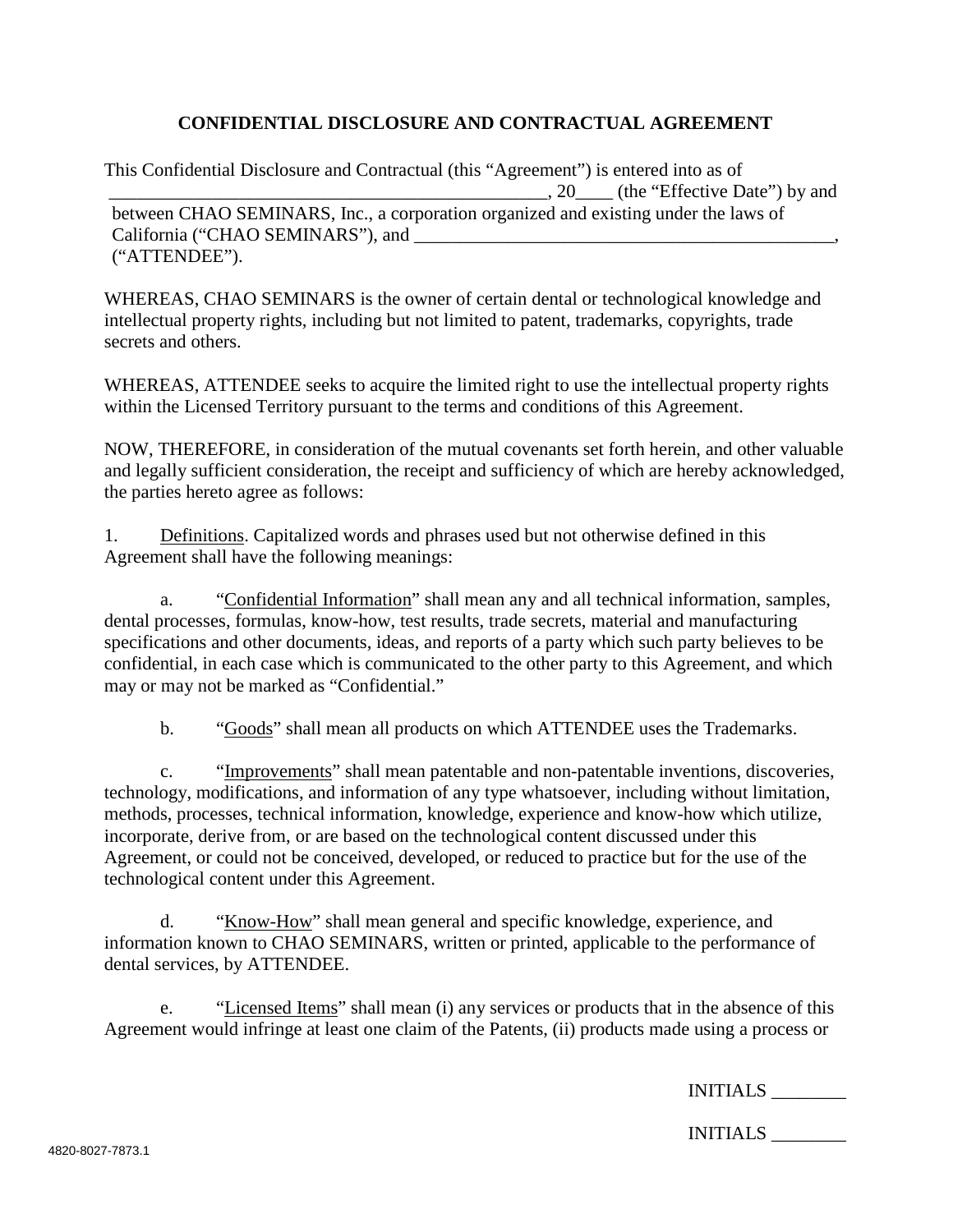machine covered by a claim of the Patents, or (iii) products, services, processes, or machines that at least in part use or are manufactured using Know-How, Trade Secrets, or Other Intellectual Property Rights.

f. "Licensed Territory" shall be the location where the dentist is licensed to practice, but the licensed territory is limited to the location at which the dentist is physically located.

g. "Other Intellectual Property Rights" shall mean copyrights (registered or unregistered, published or unpublished), all rights in graphics standards manuals, product manuals, operating manuals, service manuals, advertisements, promotional materials, software, product specifications, blueprints, engineering drawings, designs, product sketches, customer lists, processes, drawings, test data, formulations and other proprietary information owned by CHAO SEMINARS, but not included in the definitions of Trademarks, Patents, Know-How, and Trade Secrets and that are necessary for the performance of services, and any production or sale of products, by ATTENDEE.

h. "Patents" shall mean the patent(s) and patent application(s) licensed to CHAO SEMINARS, including, without limitation, the patent(s) and patent application(s) described in Exhibit A.

i. "Services" shall mean all services performed by ATTENDEE with respect to which the Trademarks are used by ATTENDEE.

j. "Trademarks" shall mean the trademark(s) (registered or unregistered) licensed to CHAO SEMINARS and used by ATTENDEE in the performance of services and in any production or sale of products. Such trademark(s) include, without limitation, the trademark(s) described in Exhibit A.

k. "Trade Secrets" shall mean confidential business information and other proprietary information including designs, research and development information, technical information, specifications, data, databases, inventions, and other confidential information disclosed by CHAO SEMINARS to ATTENDEE and applicable to the performance of services, and any production or sale of products, by ATTENDEE.

2. Trademark License. CHAO SEMINARS hereby grants to Attendee a non-exclusive license to use the PINHOLE® trademark(s) in connection with ATTENDEE's performance of dental services, in the Licensed Territory, and in connection with any advertising and promotional materials relating to such services or sales. CHAO SEMINARS shall retain sole and exclusive license to the Trademarks and all goodwill and rights related thereto in the Licensed Territory. All goodwill created as a result of the use of the Trademarks pursuant to this Agreement shall inure to the benefit of CHAO SEMINARS. The rights granted to ATTENDEE pursuant to the first sentence of this Section shall not be sublicensed by ATTENDEE to other persons. ATTENDEE understands and agrees that nothing in this Agreement shall be interpreted as conferring any proprietary rights upon ATTENDEE or any sub ATTENDEE with respect to the Trademarks.

| INITIALS |  |
|----------|--|
|----------|--|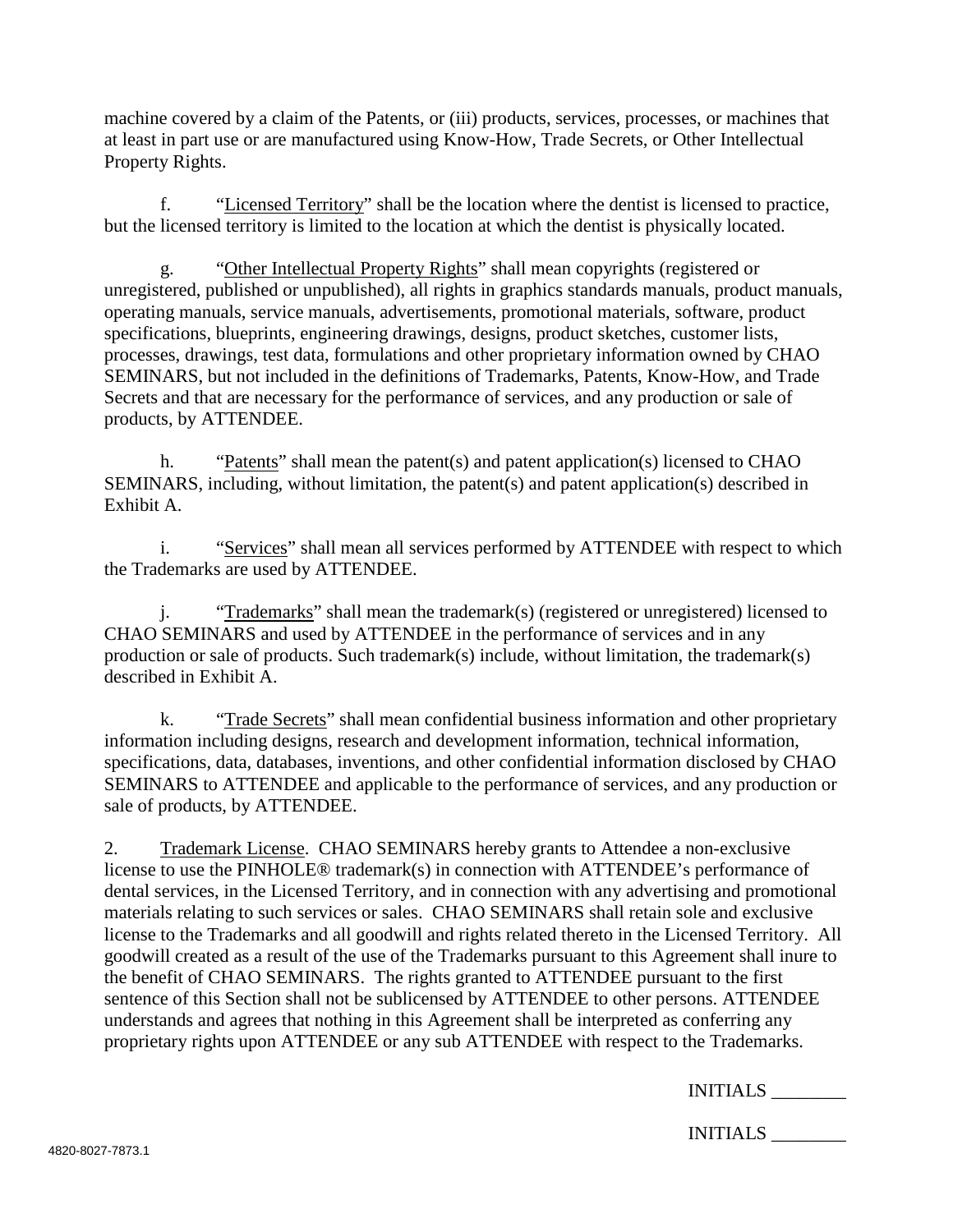CHAO SEMINARS reserves the right to use the Trademarks within the Licensed Territory. The license granted in this Section shall terminate upon the expiration or other termination of this Agreement. The term of this license is limited to the life of the Trademarks and as long as this Agreement remains in effect. ATTENDEE shall not register any domain name using the term "pinhole" anywhere in the domain name without prior written consent of CHAO SEMINARS. Aside from the marketing of ATTENDEE's provision of dental services to patients, ATTENDEE shall not use the term "pinhole" to market other services without prior written consent of CHAO SEMINARS.

3. Terms. During the term of this Agreement, and after the expiration or termination of this agreement, ATTENDEE shall:

a. not make or publish videos or images of the procedures that are learned from CHAO SEMINARS or post them anywhere, including without limitation, on either publicly or privately available Internet or any other video sharing sites;

b. only use the Trademark after receiving approval from CHAO SEMINARS on advertisements or ATTENDEE's website;

c. not copy or share the materials received from Chao SEMINARS with nonattendees;

d. not teach or discuss the procedures learned from CHAO SEMINARS with other individuals;

e. not recreate, anywhere in the world, the instruments purchased from CHAO SEMINARS; and

f. not use the techniques with instruments that have not been purchased from CHAO SEMINARS.

To become certified in the procedure taught in the PINHOLE® Seminar, ATTENDEE must have access in his or her place of practice to a set of the PINHOLE® patented instruments. CHAO SEMINARS will provide ATTENDEE with an animation video and/or pictures of the procedure that may be used publicly, but only during the term of this Agreement.

4. Patent License. CHAO SEMINARS hereby grants to ATTENDEE a non-exclusive license to: (1) use, throughout the Licensed Territory, any service, or method, covered by the Patents; and (2) use, but not manufacture, sell, or allow any other person to use, any instruments used to practice any method covered by the Patents. The rights granted to ATTENDEE pursuant to the immediately preceding sentence shall not be sublicensed by ATTENDEE to other persons. To the extent ATTENDEE practices any of the licensed Patents, ATTENDEE shall inform the public that ATTENDEE is practicing the Patents using materials provided and approved by CHAO SEMINARS. ATTENDEE understands and agrees that nothing in this Agreement shall be interpreted as conferring any proprietary rights upon ATTENDEE or any sub ATTENDEE with respect to the Patents. CHAO SEMINARS reserves the right to use the Patents within the Licensed Territory. The license granted in this Section shall terminate at the end of the life of the licensed Patents. Although such conduct is contractually prohibited by this Agreement, in the event that ATTENDEE attempts to sell any instruments used to practice any method covered by the Patents anywhere in the world or ATTENDEE attempts to allow a third party to use any instruments used

INITIALS \_\_\_\_\_\_\_\_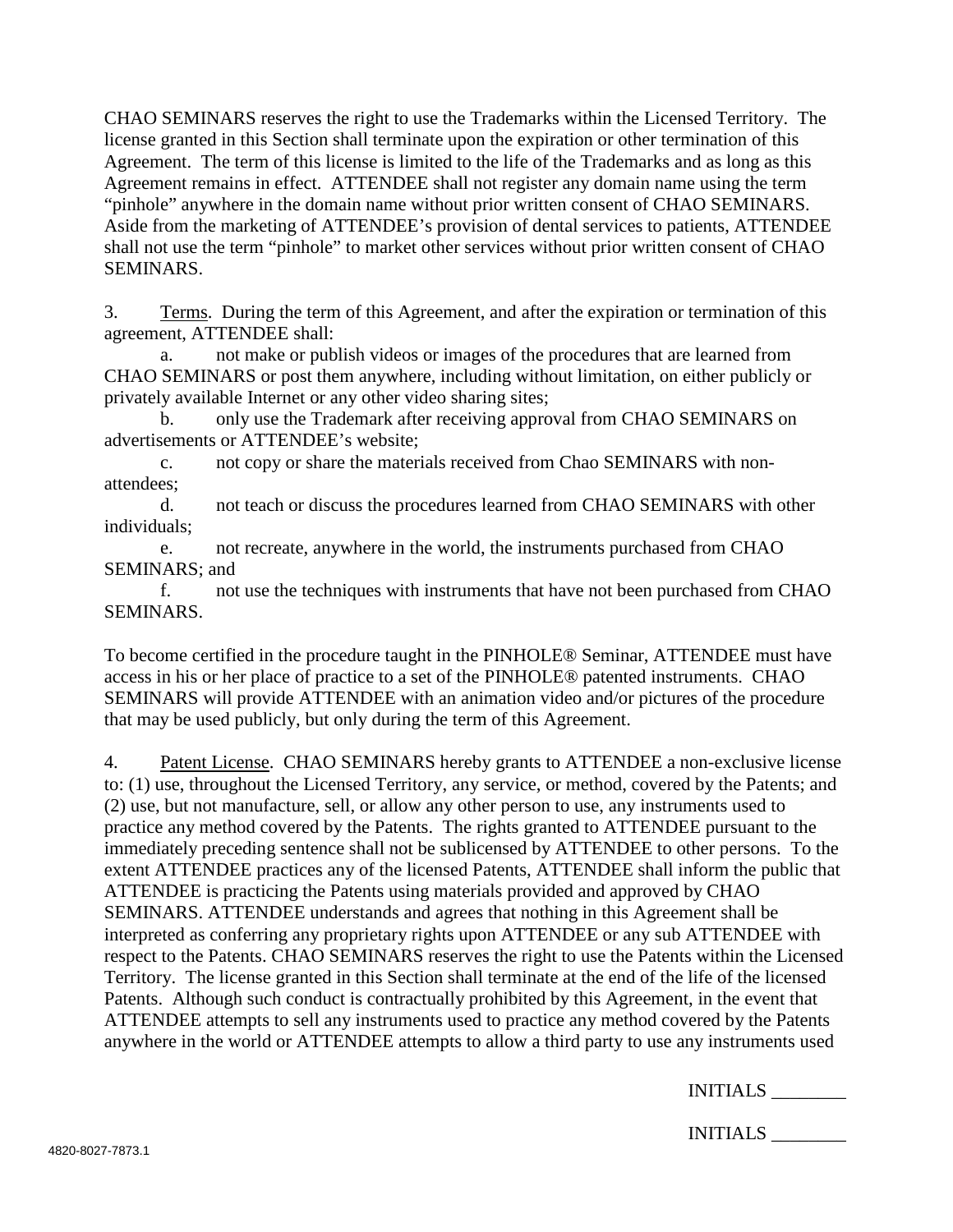to practice any method covered by the Patents anywhere in the world, in consideration of the license granted herein, ATTENDEE will obtain from each third party purchaser or user of any instruments used to practice any method covered by the Patents a written agreement signed by the third party that includes the following paragraph:

[The third party] agrees that its purchase or use of any instruments used to practice any method covered by U.S. Patent No. 8,202,092 ("Licensed Product") does not give [the third party] any right or license to use the Licensed Product in any method claimed in U.S. Patent No. 8,202,092. [The third party] understands that, as of the date of this Agreement, there is no lawful use of the Licensed Product without a license under U.S. Patent No. 8,202,092 by CHAO SEMINARS, Inc., 100 S. First Street, Alhambra, CA 91801. [The third party] understands that upon application, CHAO SEMINARS, Inc. will grant a license to [the third party] under CHAO SEMINARS, Inc.'s then applicable standard licensing terms. [The third party] hereby agrees not to use the Licensed Product for any purpose without the necessary license.

5. Know-How License. CHAO SEMINARS hereby grants to ATTENDEE a non-exclusive license to use the Know-How to treat patients using the instruments and Licensed Items throughout the Licensed Territory. The rights granted to ATTENDEE pursuant to the immediately preceding sentence may not be sublicensed by ATTENDEE to other persons with the prior written approval of CHAO SEMINARS, which approval shall be at the sole discretion of CHAO SEMINARS. ATTENDEE understands and agrees that nothing in this Agreement shall be interpreted as conferring any proprietary rights upon ATTENDEE or any sub ATTENDEE with respect to the Know-How. CHAO SEMINARS reserves the right to use the Know-How within the Licensed Territory. The license granted in this Section shall terminate upon the expiration or other termination of this Agreement.

6. Trade Secret License. CHAO SEMINARS hereby grants to ATTENDEE a non-exclusive license to use the Trade Secrets to treat patients using the instruments and Licensed Items throughout the Licensed Territory. The rights granted to ATTENDEE pursuant to the immediately preceding sentence may not be sublicensed by ATTENDEE to other persons with the prior written approval of CHAO SEMINARS, which approval shall be at the sole discretion of CHAO SEMINARS. ATTENDEE understands and agrees that nothing in this Agreement shall be interpreted as conferring any proprietary rights upon ATTENDEE or any sub ATTENDEE with respect to the Trade Secrets. CHAO SEMINARS reserves the right to use the Trade Secrets within the Licensed Territory. The license granted in this Section shall terminate upon the expiration or other termination of this Agreement. ATTENDEE agrees not to disclose the trade secrets.

7. Other Intellectual Property License. CHAO SEMINARS hereby grants to ATTENDEE a limited non-exclusive license to use the Other Intellectual Property Rights to treat Patients using the instruments and Licensed Items throughout the Licensed Territory. The rights granted to ATTENDEE pursuant to the immediately preceding sentence shall not sublicensed by ATTENDEE to other persons. ATTENDEE understands and agrees that nothing in this Agreement

| <b>INITIALS</b> |  |
|-----------------|--|
|-----------------|--|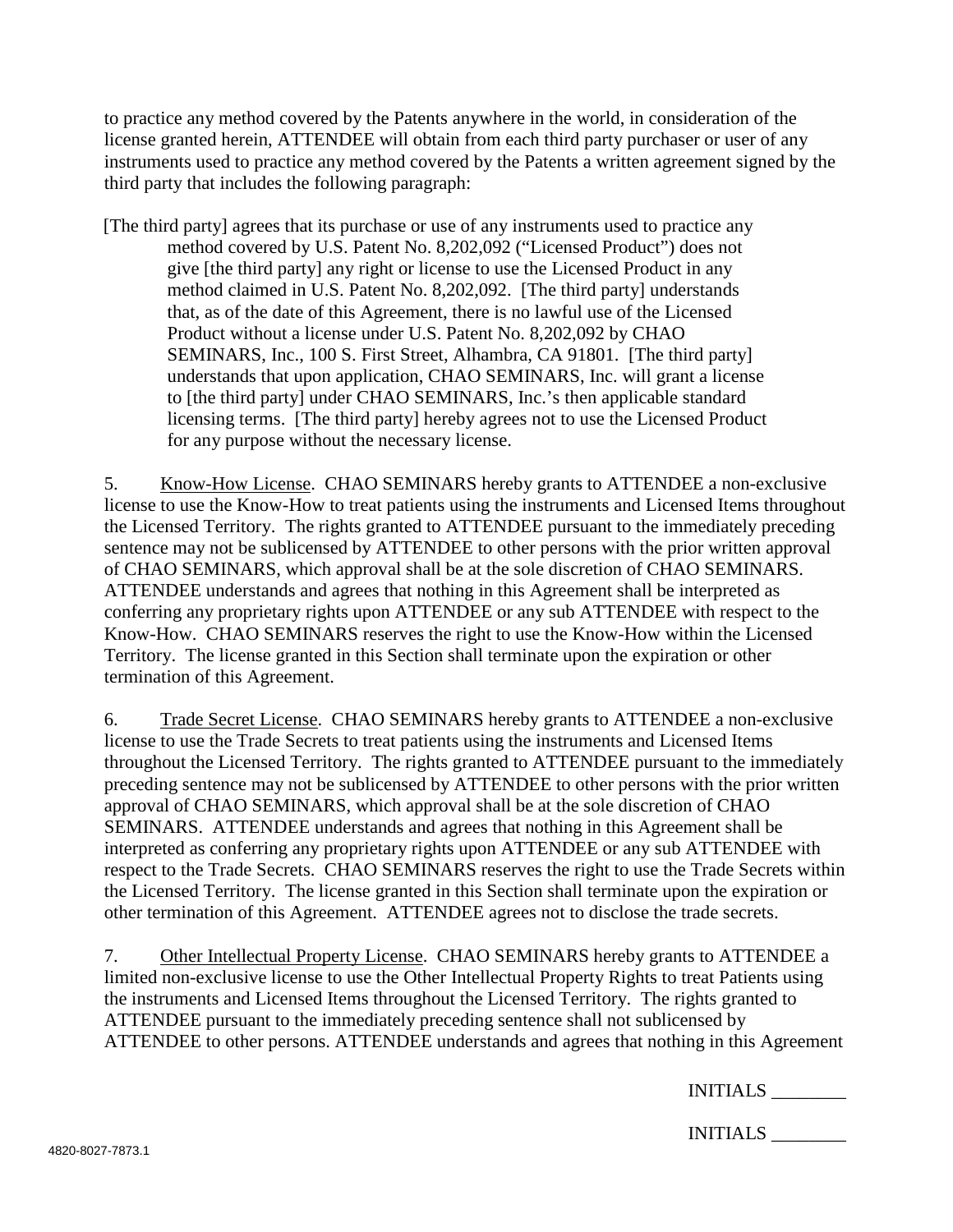shall be interpreted as conferring any proprietary rights upon ATTENDEE or any sub attendee with respect to the Other Intellectual Property Rights. CHAO SEMINARS reserves the right to use the Other Intellectual Property Rights within the Licensed Territory. The license granted in this Section shall terminate upon the expiration or other termination of this Agreement.

8. Improvements License. ATTENDEE hereby grants to CHAO SEMINARS a perpetual, non-exclusive, irrevocable, royalty-free license for any purpose under any Improvement conceived or developed by or on behalf of ATTENDEE, any patent or patent application disclosing such Improvement, and any such Improvement know-how. This license under Improvements shall be effective throughout the world, shall include the right to sublicense, and shall survive expiration or other termination of this Agreement. ATTENDEE shall disclose any Improvement to CHAO SEMINARS in writing within thirty (30) days after its actual or constructive reduction to practice.

### 9. Quality Control.

a. In view of the fact that many of the Trademarks have been used in the marketplace for several years, there is an established standard of quality for most of the Services and Goods. ATTENDEE shall maintain the established high-quality standards associated with the Trademarks. CHAO SEMINARS shall have the right to modify the established standards of quality from time to time upon sixty (60) days' prior written notice to ATTENDEE.

b. Upon request, ATTENDEE agrees to permit CHAO SEMINARS to inspect any results via images and ATTENDEE shall supply CHAO SEMINARS with representative samples of any Goods, packaging, advertising, website content, and promotional materials for inspection purposes involving the term Pinhole or related to rights licensed under this Agreement. In the event that CHAO SEMINARS detects that the Services, Goods, or packaging or promotional materials with respect to Goods do not satisfy the quality standards, it will so advise ATTENDEE, and ATTENDEE shall promptly correct the deficiency.

c. ATTENDEE agrees to mark any Goods and associated packaging in a manner necessary to satisfy the laws applicable to the locale in which such Goods are distributed, including, but not limited to, expressly identifying CHAO SEMINARS as the owner of the Trademarks.

d. Manufacturing Product. ATTENDEE is not permitted to manufacture the instruments that are provided to the ATTENDEE and the ATTENDEE shall purchase more instruments directly from CHAO SEMINARS or a CHAO SEMINARS approved supplier.

#### 10. Protection and Enforcement.

a. In the event that ATTENDEE learns of any infringement or unauthorized use of any of the Trademarks, Patents, Know-How, Trade Secrets, or Other Intellectual Property Rights, it shall notify CHAO SEMINARS of this infringement. CHAO SEMINARS shall have the right to take any action reasonably necessary to stop the infringement or unauthorized use. In this

INITIALS \_\_\_\_\_\_\_\_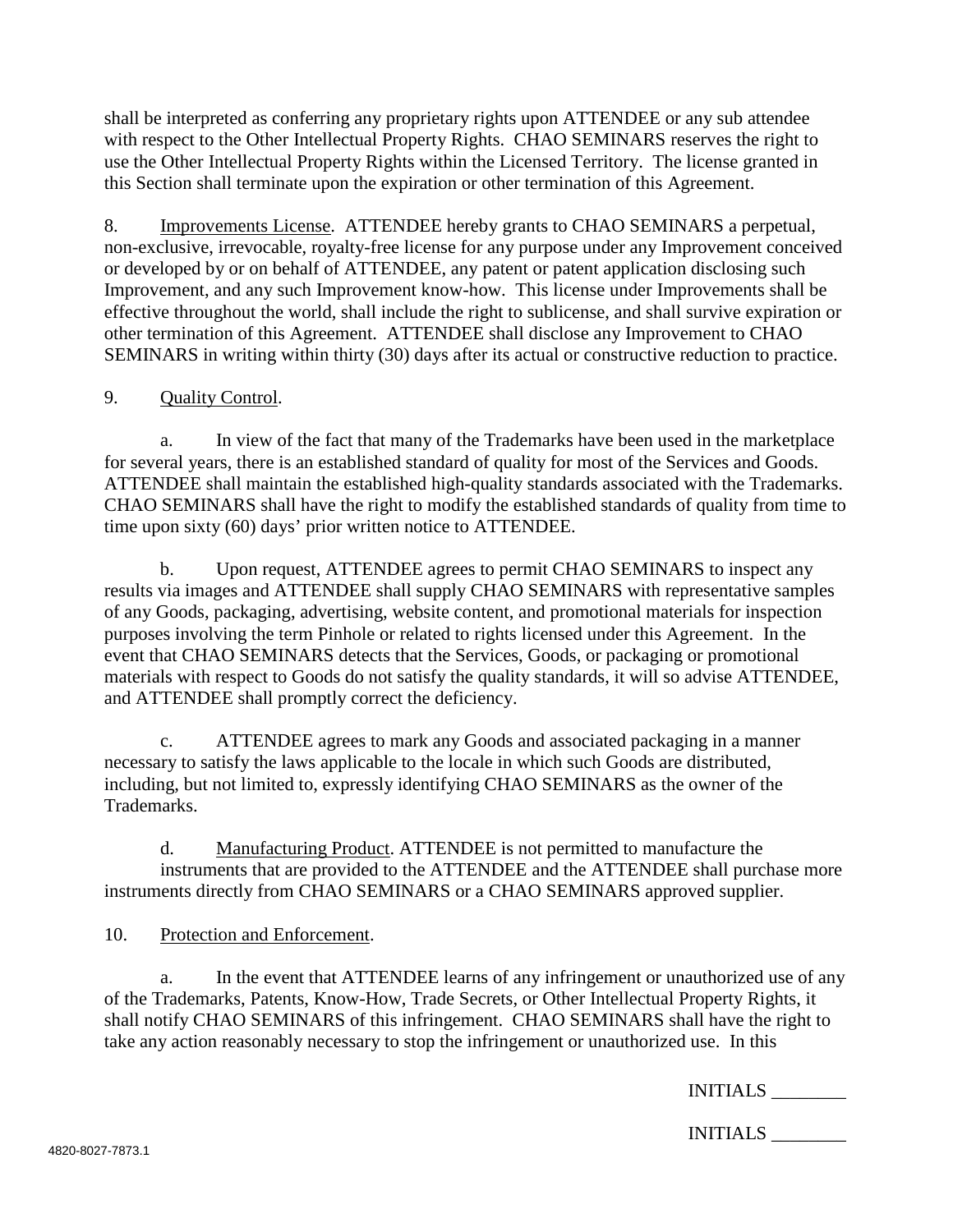circumstance, CHAO SEMINARS shall control the litigation, and all costs, including attorney's fees, shall be borne by CHAO SEMINARS, and CHAO SEMINARS shall retain all damages recovered.

b. If CHAO SEMINARS refuses or declines to take action to challenge an infringement or unauthorized use, ATTENDEE shall have the right, but not the obligation, to pursue such infringement or unauthorized use on behalf of CHAO SEMINARS. In this circumstance, ATTENDEE shall not have the authority to settle such an action without the prior consent of CHAO SEMINARS, but ATTENDEE may retain any and all monetary recovery up to an amount equal to its costs and expenses incurred in the action and the remainder of the recovery is to be paid to CHAO SEMINARS.

c. In the event that a third party institutes a legal action against ATTENDEE for its use of the Trademarks, Patents, Know-How, Trade Secrets, or Other Intellectual Property Rights as provided in this Agreement, ATTENDEE shall promptly notify CHAO SEMINARS of such suit. In this circumstance, the ATTENDEE shall indemnify CHAO SEMINARS for ATTENDEE's actions relating to the Trademarks, Patents, Know-How, Trade Secrets, or Other Intellectual Property Rights as provided in this Agreement.

d. ATTENDEE shall cooperate with and assist CHAO SEMINARS in any manner reasonably necessary for retaining or enforcing the rights in the Trademarks, Patents, Know-How, Trade Secrets, and Other Intellectual Property Rights and shall assist in obtaining any intellectual property protection that CHAO SEMINARS may hereafter seek to obtain.

11. Nondisclosure of Confidential Information.

a. All Confidential Information shall be maintained in confidence by the receiving party. Each party shall use reasonable efforts to prevent the disclosure and to limit the dissemination of Confidential Information. Disclosure of Confidential Information may only be made to employees or authorized subcontractors and agents who have a need to know and who have agreed to observe identical or equivalent restrictions and limitations on the disclosure and use of Confidential Information. The standard of care imposed on each party for protecting the Confidential Information of the other party shall be no less than the standard degree of care that the party uses to protect its own confidential information of like importance. The obligation to maintain Confidential Information in confidence shall survive expiration or other termination of this Agreement.

b. Notwithstanding Section 11.a, this Agreement imposes no obligation of confidentiality with respect to information that (i) was, at the time of disclosure, published or otherwise in the public domain, (ii) after disclosure becomes part of the public domain other than through a breach of this Agreement, (iii) was known to the receiving party prior to receipt from the disclosing party, provided such knowledge can be adequately substantiated, (iv) becomes known to the receiving party from a source that legally derives such information independently of the disclosing party under this Agreement, (v) the receiving party can demonstrate that it developed

| INITIALS |  |
|----------|--|
|----------|--|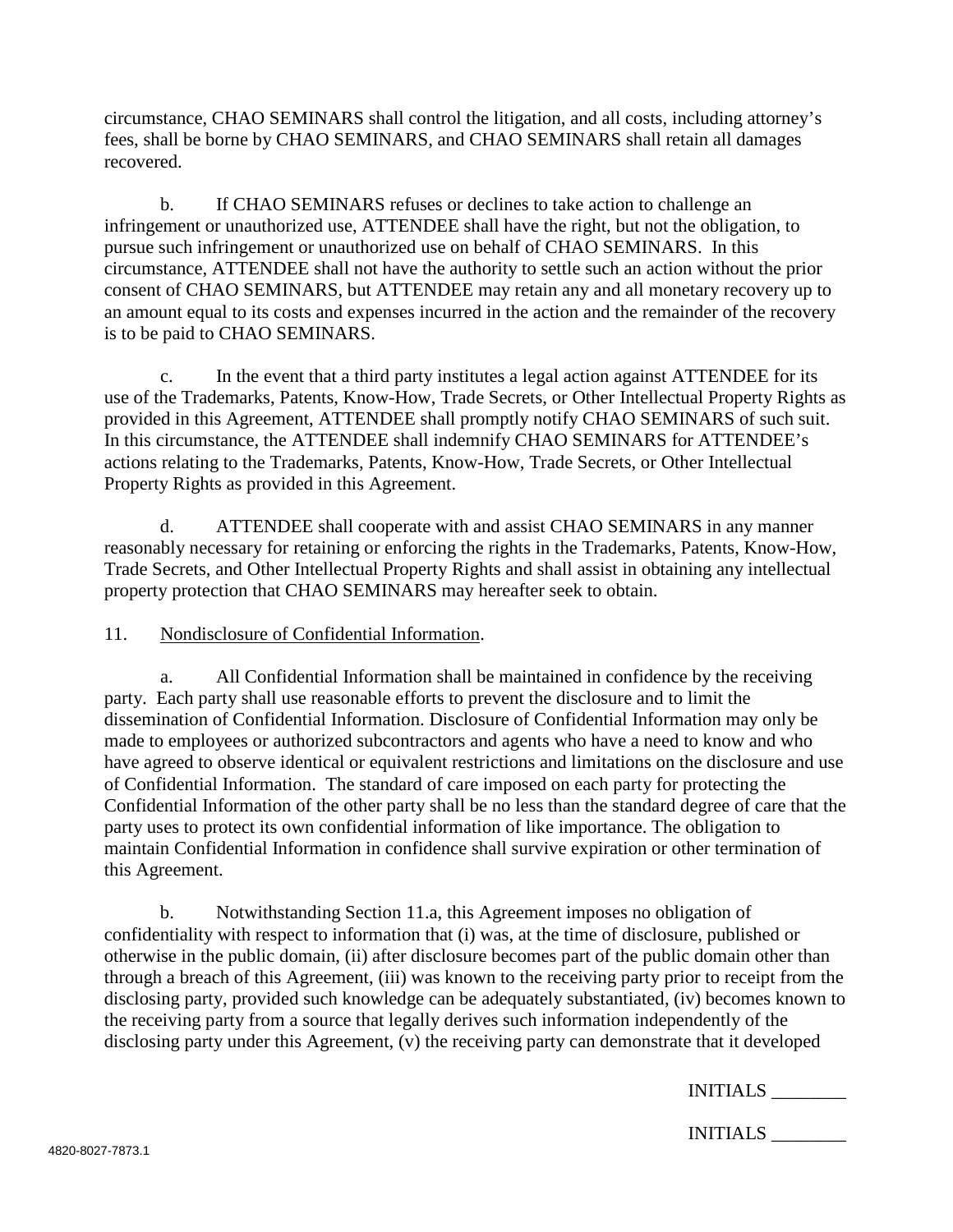without reference to any Confidential Information provided pursuant to this Agreement, (vi) is freely disclosed by the owner of the Confidential Information to a third party without an obligation of confidentiality or nondisclosure, or (vii) is disclosed pursuant to law, regulation or other lawful order or process, provided that the party from whom disclosure is sought will promptly notify the owner of the Confidential Information of the disclosure requirement to permit the owner to oppose or limit such disclosure.

12. WARRANTY DISCLAIMER. ALL WARRANTIES, EXPRESS OR IMPLIED, INCLUDING, WITHOUT LIMITATION, ALL WARRANTIES REGARDING THE ACCURACY, RELIABILITY, OR UTILITY OF THE INTELLECTUAL PROPERTY LICENSED UNDER THIS AGREEMENT AND THE MERCHANTABILITY, FITNESS FOR A PARTICULAR PURPOSE, USAGE OF TRADE, AND FREEDOM OF THE INTELLECTUAL PROPERTY LICENSED UNDER THIS AGREEMENT FROM INFRINGEMENT OF THIRD-PARTY PATENTS, OR ANY OTHER PROPRIETARY RIGHT OF ANY THIRD-PARTY, ARE HEREBY EXPRESSLY DISCLAIMED. THE INTELLECTUAL PROPERTY LICENSED UNDER THIS AGREEMENT IS PROVIDED TO ATTENDEE ON AN "AS IS" BASIS, WITHOUT WARRANTY OF ANY KIND.

13. LIMITATION OF LIABILITY. EXCEPT FOR CLAIMS BASED ON WILLFUL MISCONDUCT AND AS OTHERWISE SET FORTH HEREIN, NEITHER PARTY WILL BE LIABLE TO THE OTHER, OR TO ANY OTHER PERSON FOR ANY SPECIAL, CONSEQUENTIAL, PUNITIVE, EXEMPLARY, OR INCIDENTAL DAMAGES, INCLUDING, WITHOUT LIMITATION, LOSS OF ANTICIPATED REVENUES OR PROFITS, ARISING FROM ANY CLAIM RELATING TO THIS AGREEMENT OR THE INTELLECTUAL PROPERTY LICENSED UNDER THIS AGREEMENT, WHETHER SUCH CLAIM IS BASED ON CONTRACT, TORT, STATUTE, OR OTHER LEGAL THEORY, EVEN IF A REPRESENTATIVE OF SUCH PARTY HAS BEEN ADVISED OF THE POSSIBILITY OR LIKELIHOOD OF SUCH A CLAIM. IN NO CASE SHALL CHAO SEMINARS BE LIABLE TO ATTENDEE FOR THE USE OR APPLICATION BY ATTENDEE OF ANY INFORMATION, TECHNOLOGY, DENTAL INSTRUMENTS, SYSTEMS, OR INTELLECTUAL PROPERTY PROVIDED BY CHAO SEMINARS. ATTENDEE SHALL HOLD CHAO SEMINARS HARMLESS AND ASSUME LIABILITY FOR ATTENDEES ACTIONS.

14. Term. Subject to earlier termination as described below, this Agreement shall be effective as of the Effective Date and shall remain in effect until terminated.

15. Termination. This Agreement shall be terminated upon any of the following events:

a. In the event ATTENDEE breaches any material term of this Agreement, by written notice from CHAO SEMINARS with a 30-day notice to the parties.

b. If ATTENDEE becomes insolvent or is declared bankrupt or has a receiver or trustee appointed to administer its assets, or voluntarily files for protection under any bankruptcy,

INITIALS \_\_\_\_\_\_\_\_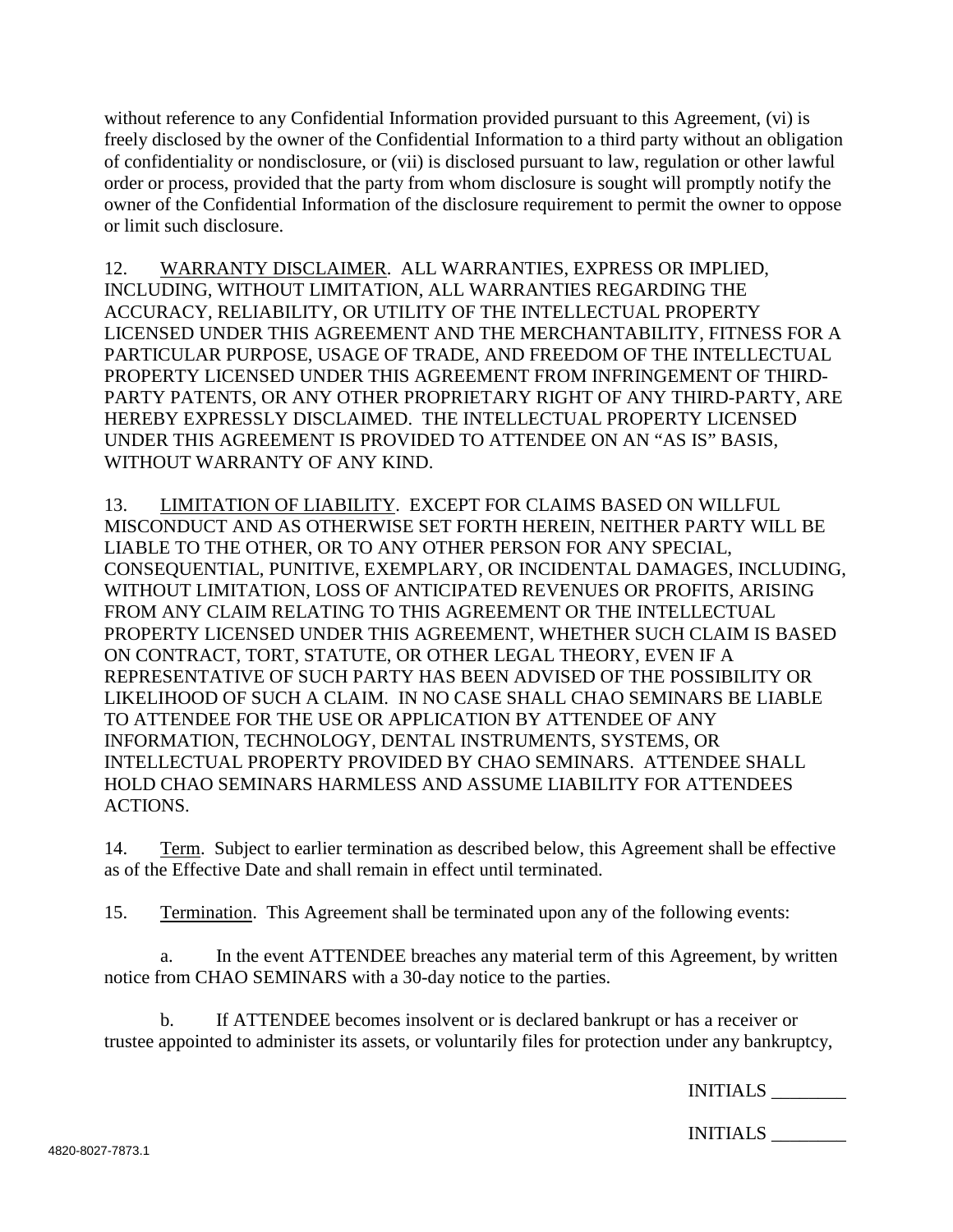insolvency, reorganization, or other similar laws.

16. Effect of Termination. The expiration or other termination of this Agreement shall not affect CHAO SEMINARS's rights to payments for any period prior to termination.

17. Indemnification. ATTENDEE agrees to indemnify and hold harmless CHAO SEMINARS from and against any and all claims, demands, actions, causes of action, losses, and expense (including reasonable attorneys' fees) resulting from any suit, demand, or claim by any third party alleging facts or circumstances which involve any negligent act or omission by ATTENDEE or any breach by ATTENDEE of any obligation imposed upon it pursuant to this Agreement.

18. Export. The parties acknowledge that the intellectual property shared under this Agreement may be subject to export controls under the laws of the United States. This Agreement is expressly made subject to any United States laws, regulations, orders or other restrictions regarding transfer of information/technology from the United States. Each party shall comply with all such laws, regulations, orders, or other restrictions and agrees not to knowingly export, re-export or transfer information/technology without first obtaining all required United States authorizations or licenses.

19. Notice. Any notice required or permitted to be given under this Agreement shall be sufficient if: (i) in writing and sent by first class mail with postage prepaid to the party to whom the same is directed at the address noted below; or (ii) sent by facsimile and confirmation of receipt thereof is documented. The effective date for notices sent by first class mail shall be ten (10) business days after deposit in the mail and the effective date of a notice sent via facsimile shall be the date shown on the confirmation receipt. Either party may change its address for purposes of the Agreement by giving the other party notice in writing of the new address, except that notices of change in address shall be effective only upon receipt.

| If to CHAO SEMINARS: Chao Seminars, Inc. |                           |
|------------------------------------------|---------------------------|
|                                          | 100 S. First Street       |
|                                          | Alhambra, CA 91801        |
|                                          | Attn: Julie Arneson       |
|                                          | Facsimile: (626) 308-3740 |

If to ATTENDEE:

Attn: Facsimile: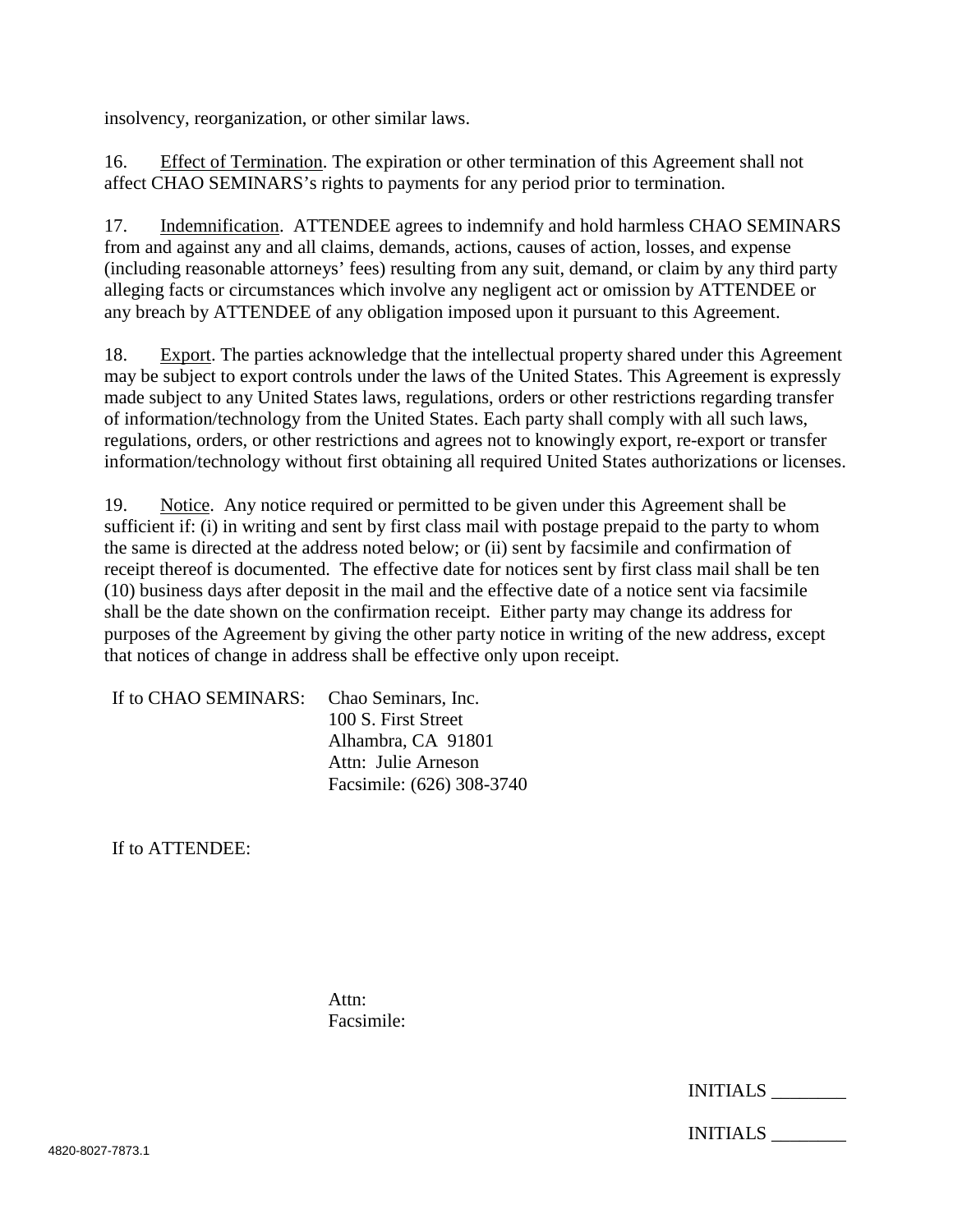20. Miscellaneous.

a. Entire Agreement. This Agreement contains the entire agreement between the parties with respect to the subject matter hereof, and supersedes all prior agreements, oral or written, and all other communications between the parties relating to the subject matter hereof.

b. Amendment or Modification. This Agreement may not be amended or modified except by a writing signed by both parties.

c. Severability. If any provision of this Agreement shall be held to be illegal, invalid, or unenforceable, then such provision shall be enforced to the maximum extent possible so as to effect the intent of the parties, and the validity, legality and enforceability of the remaining provisions of this Agreement shall not in any way be affected or impaired thereby. If necessary to effect the intent of the parties, the parties will negotiate in good faith to amend this Agreement to replace unenforceable language with enforceable language that as closely as possible reflects such intent.

d. Assignment. The rights and obligations of ATTENDEE under this Agreement may not be assigned or otherwise transferred without the prior written consent of CHAO SEMINARS, which consent may be withheld or conditioned in the sole discretion of CHAO SEMINARS. The rights and obligations of CHAO SEMINARS under this Agreement may be transferred to another person at the sole discretion of CHAO SEMINARS.

e. Successors and Assigns. This Agreement is binding upon CHAO SEMINARS, ATTENDEE, and their respective successors, heirs, and permitted assigns.

f. Recordation. Each party is authorized to prepare and file any required recordation and notification of this Agreement and the licenses granted herein before the appropriate governmental entities throughout the Licensed Territory. The parties agree to cooperate with each other in implementing the terms of this section, including, but not limited to, executing any and all necessary documentation.

g. Governing Law. This Agreement shall be governed by and interpreted in accordance with the laws of the State of California of the United States of America, without regard to principles of conflicts of laws.

h. Forum Selection. Any dispute concerning this Agreement shall be determined by either Arbitration or a Court and the choice of Arbitration or a Court shall be made by CHAO SEMINARS.

I. Arbitration. In the event CHAO SEMINARS chooses Arbitration for resolution of a dispute concerning the Agreement, the dispute will be submitted to and settled exclusively by binding arbitration, in accordance with the provisions of this section, subject only to any applicable requirement of law that the parties engage in a preliminary non-binding mediation or arbitration.

INITIALS \_\_\_\_\_\_\_\_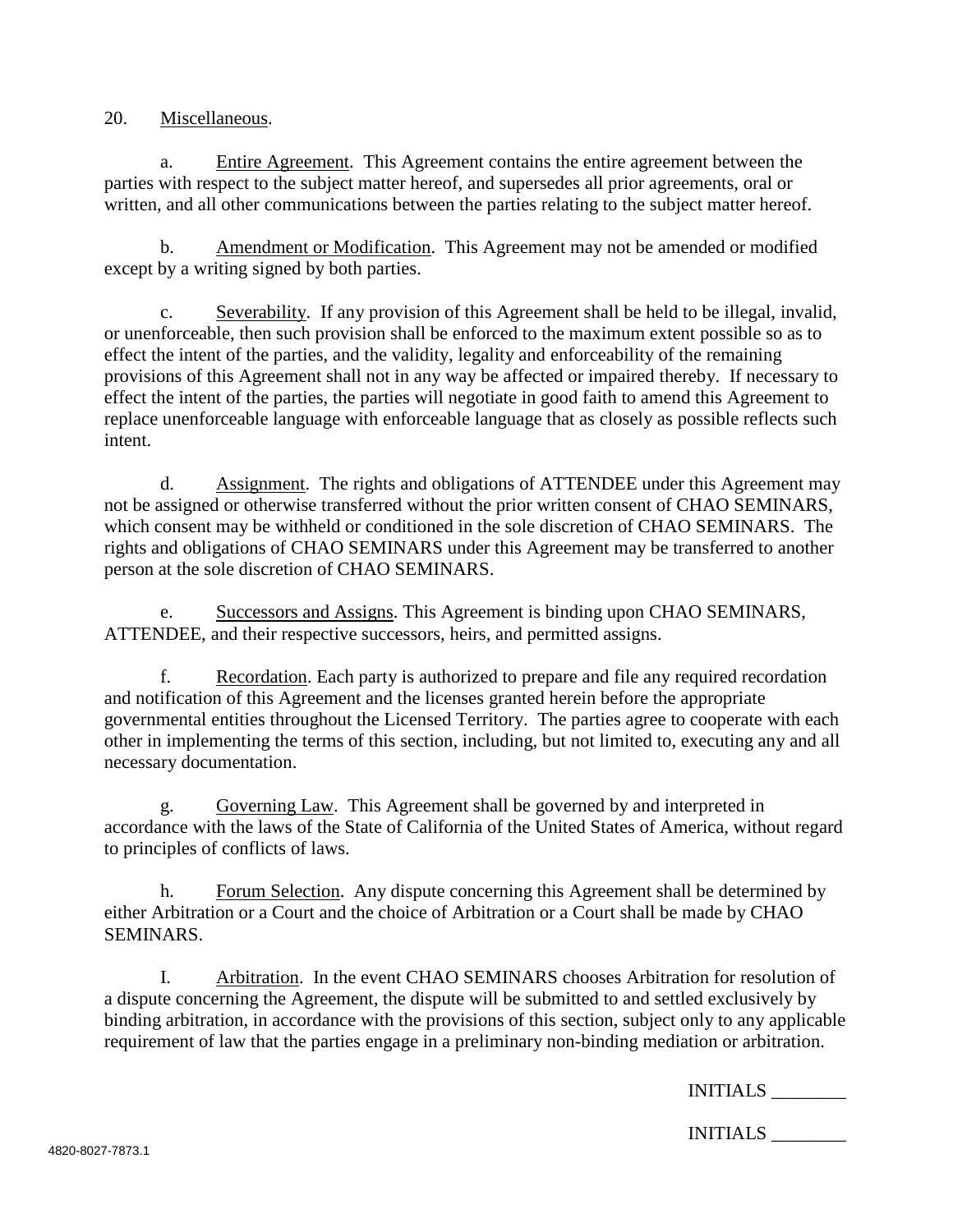Binding arbitration shall be conducted in accordance with the Judicial Arbitration and Mediation Service Streamlined Rules & Procedures (the "JAMS Rules"). Arbitration shall be held in the county of Los Angeles, before an arbitrator selected pursuant to the JAMS Rules who will have no personal or pecuniary interest, either directly or indirectly, from any business or family relationship with either of the parties. All decisions of the arbitrator will be final, binding, and conclusive on the parties.

The parties will equally share the costs of the arbitrator and the arbitration fee (if any). Each party will bear that party's own attorneys' fees and costs, and the prevailing party will not be entitled to reimbursement by the other party of any of its fees or costs incurred in connection with the arbitration hereunder, regardless of any rule to the contrary in the applicable arbitration rules. Either party may seek confirmation of the arbitration award in the Los Angeles Superior Court, and each party hereby consents to the exclusive jurisdiction and venue of the County of Los Angeles in any claim or action arising hereunder. By signing this Agreement containing this provision, the Company agrees to waive any and all rights to a jury trial regarding any Dispute.

Arbitration proceedings are ways to resolve disputes without the use of the court system. By entering into agreements that require arbitration as the way to resolve fee disputes, you give up (waive) your right to go to court to resolve those disputes by a judge or jury. These are important rights that should not be given up without careful consideration.

II. Court. In the event CHAO SEMINARS chooses a Court for resolution of a dispute concerning the Agreement, and it is CHAO SEMINARS's good faith belief that the parties do not satisfy the conditions for diversity jurisdiction under 28 U.S.C. § 1332, the dispute will be heard in the Los Angeles Superior Court, and each party hereby consents to the exclusive jurisdiction and venue of the County of Los Angeles in any claim or action arising hereunder. In the event CHAO SEMINARS chooses a Court for resolution of a dispute concerning the Agreement, and it is CHAO SEMINARS's good faith belief that the parties do satisfy the conditions for diversity jurisdiction under 28 U.S.C. § 1332, the dispute will be heard in the United States District Court for the Central District of California, and each party hereby consents to the exclusive jurisdiction and venue of the United States District Court for the Central District of California in any claim or action arising hereunder.

i. Headings. The headings and titles of this Agreement are inserted for convenience only and shall not be deemed to be a part of this Agreement or to affect the construction or interpretation of any provision of this Agreement.

Counterparts. This Agreement may be executed in any number of counterparts, each of which shall be deemed to be an original, but all of which together shall constitute one and the same instrument.

| INITIALS |  |
|----------|--|
|----------|--|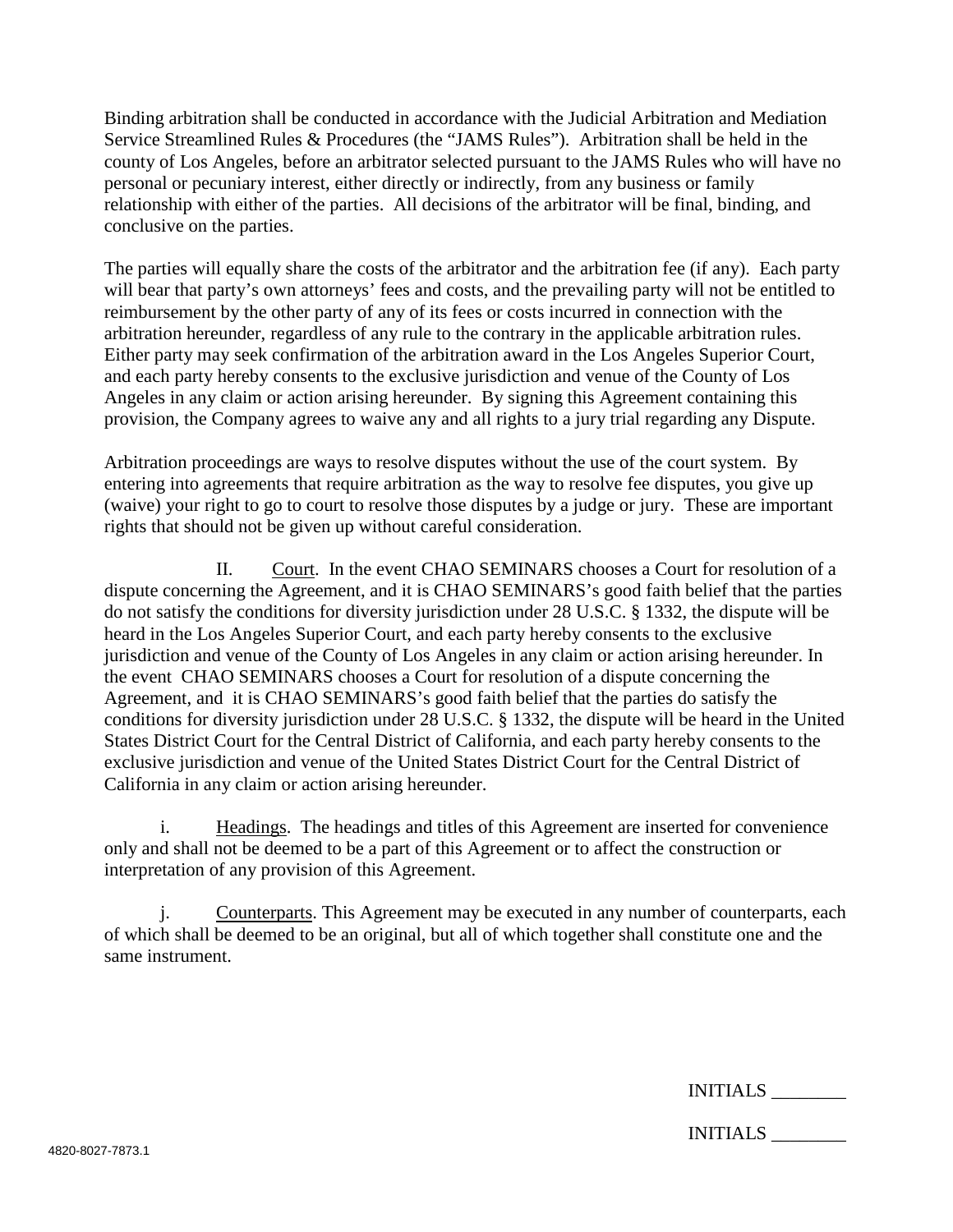IN WITNESS WHEREOF, the undersigned have caused their duly authorized officers to execute this Agreement as of the Effective Date.

## **Chao SEMINARS**

Signature: \_\_\_\_\_\_\_\_\_\_\_\_\_\_\_\_\_\_\_\_\_\_\_\_\_\_\_\_\_\_\_\_\_

Name: John Chao

Title: CEO of CHAO SEMINARS, Inc.

Attendee Signature: \_\_\_\_\_\_\_\_\_\_\_\_\_\_\_\_\_\_\_\_\_\_\_\_\_\_

Name:

Title: